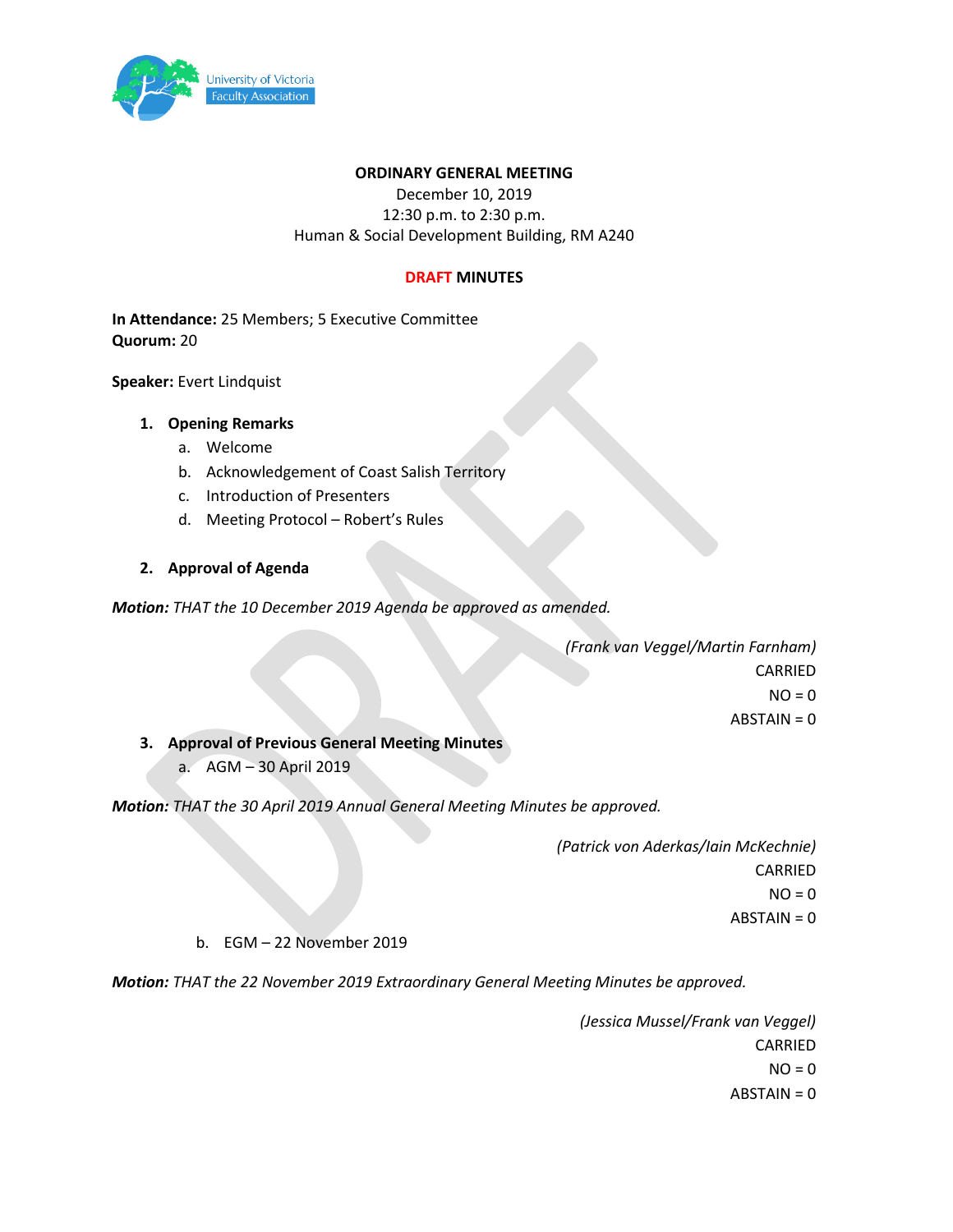

# **4. Officer Reports**

- a. President **–** *Lynne Marks*
	- i. 2019-2022 Collective Agreement
	- ii. Divestment from Fossil Fuels
	- iii. Member Benefits in the Event of Potential Job Action of Other Campus Unions

*Motion: THAT in the event of another campus union engaging in job action, the Association will administer the payment of benefit costs to the University for all Members who, for reasons of conscience, choose not to cross a picket line (and who will thus have their salary and benefit payments docked by the University).*

# *AND,*

*THAT if the CAUT Defence Fund does not cover these costs for our Members, the Association will pay the cost of each Member's benefits for each day on which that Member serves at least a one-hour shift on the picket line (unless prevented from doing so by a physical disability, in which case an alternate form of service may be established) up to a combined limit of 10% of the amount in the Association's 2019-20 Defence Fund at the beginning of the job action.*

*AND,*

*THAT if the job action continues after 10% of the amount in the Association's 2019-20 Defence Fund is expended, and in the case where Members do not serve a shift on the picket line, the Association will collect reimbursement for the payment of benefit costs from Members who, for reasons of conscience, continue to choose not to cross a picket line.*

*AND,*

*THAT this motion is without precedent, and its terms will expire as of the date of the Association's April 2020 Annual General Meeting.*

> *AMENDMENT (indicated by underlined text) (Victoria Wyatt/Pierre-Luc Landry)* CARRIED  $NO = 0$ ABSTAIN = 0

> > *MAIN MOTION (Elena Pnevmonidou/Susan Strega)* CARRIED NO = 2 (Frank van Veggel) ABSTAIN = 1

- b. Treasurer **Elisabeth Gugl**
	- i. CAUT Defence Fund Update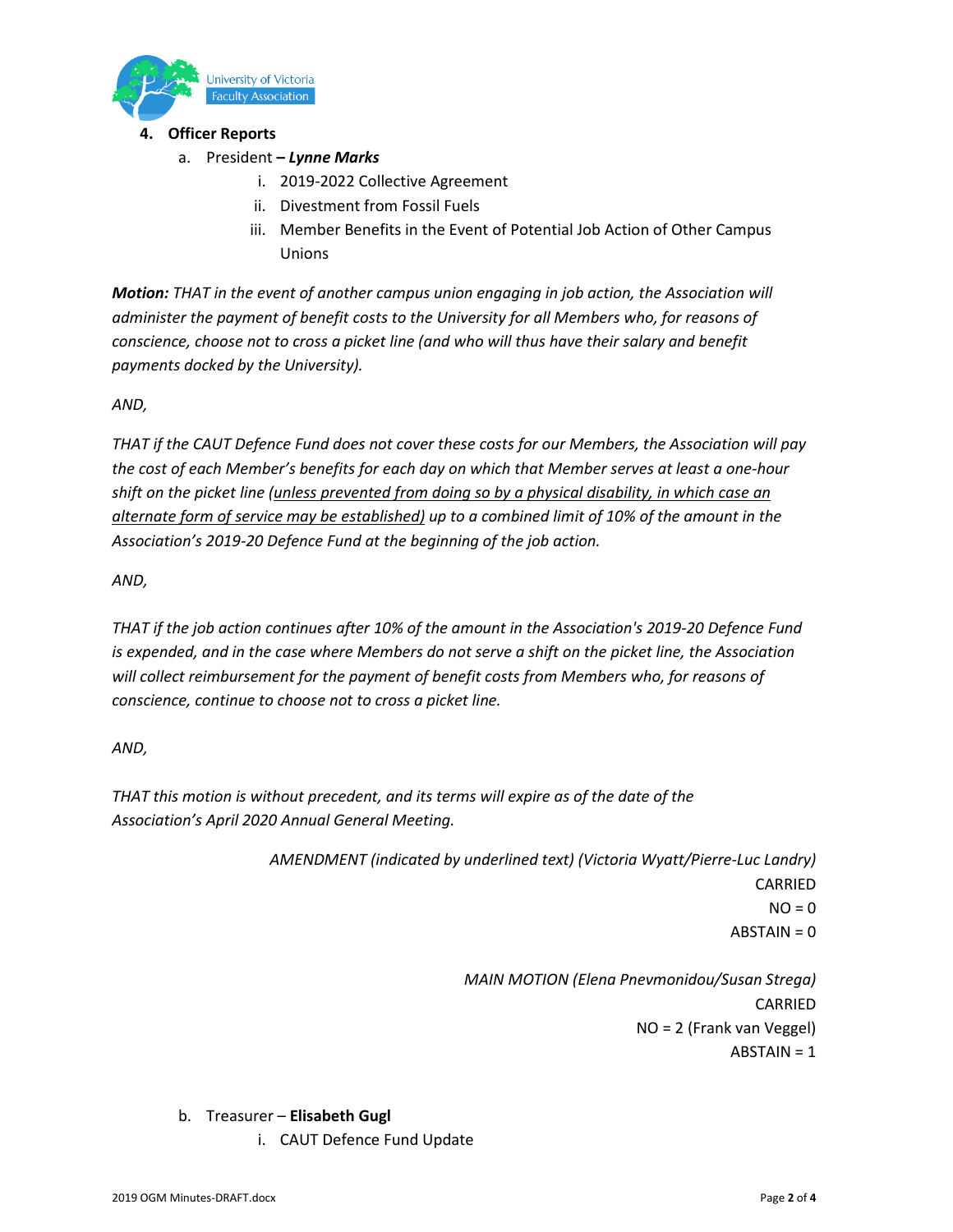

- ii. Auditor's Report for the period July 1, 2018 June 30, 2019
- iii. Appointment of the Auditor for 2019-20

*Motion: THAT Wiseman & Mills be appointed as the Auditor of the University of Victoria Faculty Association for the 2019-2020 fiscal year.*

> *(Damien Contandriopoulos/Frank van Veggel)* CARRIED  $NO = 0$  $ABSTAIN = 0$

## iv. Annual Scholarship Fund Donation

*Motion: THAT the Faculty Association Scholarship donation (budget line item L.a.) be removed from the Association's annual budget.*

> *(Monica Prendergast/Patrick von Aderkas)* CARRIED  $NO = 0$ ABSTAIN = 1

### v. July 1, 2020 – June 30, 2021 Preliminary Budget

*Motion: THAT the 2020-2021 Preliminary Budget, as presented in the 10 December 2019 Ordinary General Meeting Treasurers Report, is accepted.*

> *(Pierre-Luc Landry/Damien Contandriopoulos)* CARRIED  $NO = 0$ ABSTAIN = 0

# vi. Defence Fund & Operational Fund Transfers

*Motion: THAT the Association retain \$200,000 from the current surplus as the Association's Operating Fund, with \$100,000 of that amount placed into a cashable GIC.*

*AND,*

*Motion: THAT the full amount of the remaining surplus (after the \$200,000 retainer) be transferred to the Association's Defence Fund as a cashable GIC.*

> *(Martin Farnham/Wendell Clanton)* CARRIED  $NO = 0$  $ABSTAIN = 0$

- **5. Standing Committee and EC Portfolio Reports**  *Written Reports Only – with time for questions from the floor*
- **6. Other Presentations and Reports**